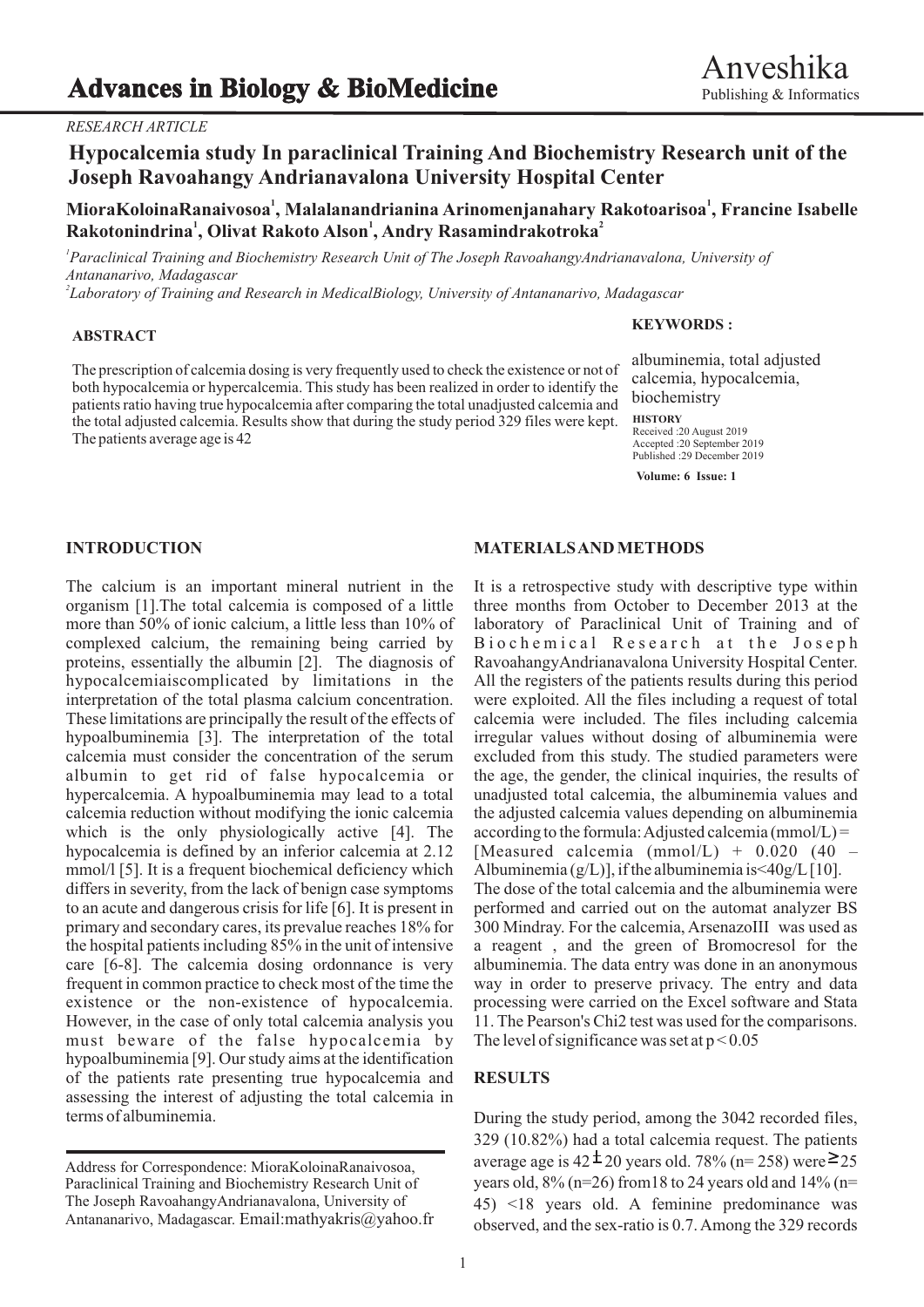included in the study there are 122 (37.3%) cases of unadjusted hypocalcemia; 198 (59.9%) cases of normocalcemia and 9 (2.8%) of unadjusted hypercalcemia. The albuminemia dosing were set for patients having an unadjusted dyscalcemia. Among 131 doses 58 cases (44.3%) had a hypoalbuminemia and 73 cases (55.72) had a normoalbuminemia. Among these 58 cases 56 (96.6%) were hypocalcemic and 2 (3.4%) were hypercalcemic before the adjustment of total calcemia. After the total calcemia adjustment, 29 cases (50%) of hypocalcemia, 28 cases (48.3%) of normocalcemia and 1 case (1.7%) of hypercalcemia were registered.After comparing the results, 29 cases (51.8%) of real hypocalcemia were observed with a statistically significant result ( $p<0.05$ ). 27 cases (48.2%) of hypocalcemia became normal after the adjustment. And one case of real hypercalcemia was found (Table 1) Hypocalcemia was more frequent among the women  $(65.52\%)$  with a significant difference  $(p<0.05)$  (Table 2). Among

hypocalcemic patients under 18, only 4 people had albuminemia dose : 2 people having a hypocalcemia and 2 people having a normocalcemia after an adjustment. Similarly, for the 18 to 24 age group. For the  $\geq$  25 age group, there were 50 cases with a dose of albuminemia, including  $50\%$  (n=25) of true hypocalcemia,  $\frac{48\%}{124}$  of normocalcemia and  $2\%$ (n=1) of hypercalcemia (Table3).About clinical inquiries, among the 329 total calcemia analysis demands, 95 (28.9%) were prescribed for calcic problems and 234 (71.1%) for other reasons

Table 1: Distribution of total hypocalcemia values with or without adjustment.

| Calcemiaafter<br>adjustment<br>Calcemia<br>Without<br>adjustment | Hypocalcemia | Normocalcemia | Hypercalcemia | Total   P |      |
|------------------------------------------------------------------|--------------|---------------|---------------|-----------|------|
| Hypocalcemia                                                     | 29           | 27            |               | 56        | 0,00 |
| Hypercalcemia                                                    |              |               |               |           | 0,00 |
| Total                                                            | 29           | 28            |               | 58        | 0,00 |

| Genre     | Adjusted calcemia |                                              |  |       |      |
|-----------|-------------------|----------------------------------------------|--|-------|------|
|           |                   | Hypocalcemia   Normocalcemia   Hypercalcemia |  | Total |      |
| Masculine |                   | $\Omega$                                     |  | 29    | 0.04 |
| Féminine  | 19                |                                              |  | 29    | 0.04 |
| Total     | 29                |                                              |  | 58    | 0.04 |

**Table 2 :** Distribution of adjusted calcemia results according to the gender.

| <b>Table 3 :</b> Distribution of total adjusted calcemia results according to the age. |  |
|----------------------------------------------------------------------------------------|--|
|                                                                                        |  |

| Age (years) | Adjustedcalcemia |               |               |       |                 |
|-------------|------------------|---------------|---------------|-------|-----------------|
|             | Hypocalcemia     | Normocalcemia | Hypercalcemia | Total |                 |
| < 18        |                  |               |               |       | Non significant |
| 18-24       |                  |               |               |       | Non significant |
| > 25        | 25               | 24            |               | 50    | Non significant |
| Total       | 29               | 28            |               | 58    | Non significant |

# **DISCUSSION**

In this study, the calcemia demand represents 10.82% of all requests for examinations. Calcemia was part of the most required parameters on routine at the JRA-UHC biochemical laboratory after glycaemia, creatinine, azotemia, and serum electrolytes. According to different circulatory forms of the total calcemia[2], the value of total calcemia must always consider the albuminemia value [4, 11]. According to the literature, only the ionized fraction is physiologically active and has been the subject of close regulation. This ionized fraction depends on blood pH requiring joint measurement of ionized calcium and serum pH [11, 12]. Its dose requires strict compliance of preanalytical requirements [13]. According to some authors, total calcemia stays the first-line parameter [4]. The dose of ionized calcium is not yet available at our laboratory.

In this study, among the 329 calcemia total requests, 131 dyscalcemia cases were registered including 122 hypocalcemia and 9 hypercalcemia. The albuminemia dosing of these 131 cases revealed 58 hypoalbuminemia (44.27 %) and 73 normoalbuminemia (55.73%). The correction proposed by the literature [10] was done for the 58 hypoalbuminemia cases.

After the total calcemia adjustment by means of the formula we proposed [10], the hypocalcemia was only found in 50% cases, and only 1.7% of hypercalcemia.Another study had also found the predominance of the hypocalcemia compared to hypercalcemia [7].

Comparing the results of unadjusted total calcemia and those of the adjusted total calcemia, the study showed 51.79%